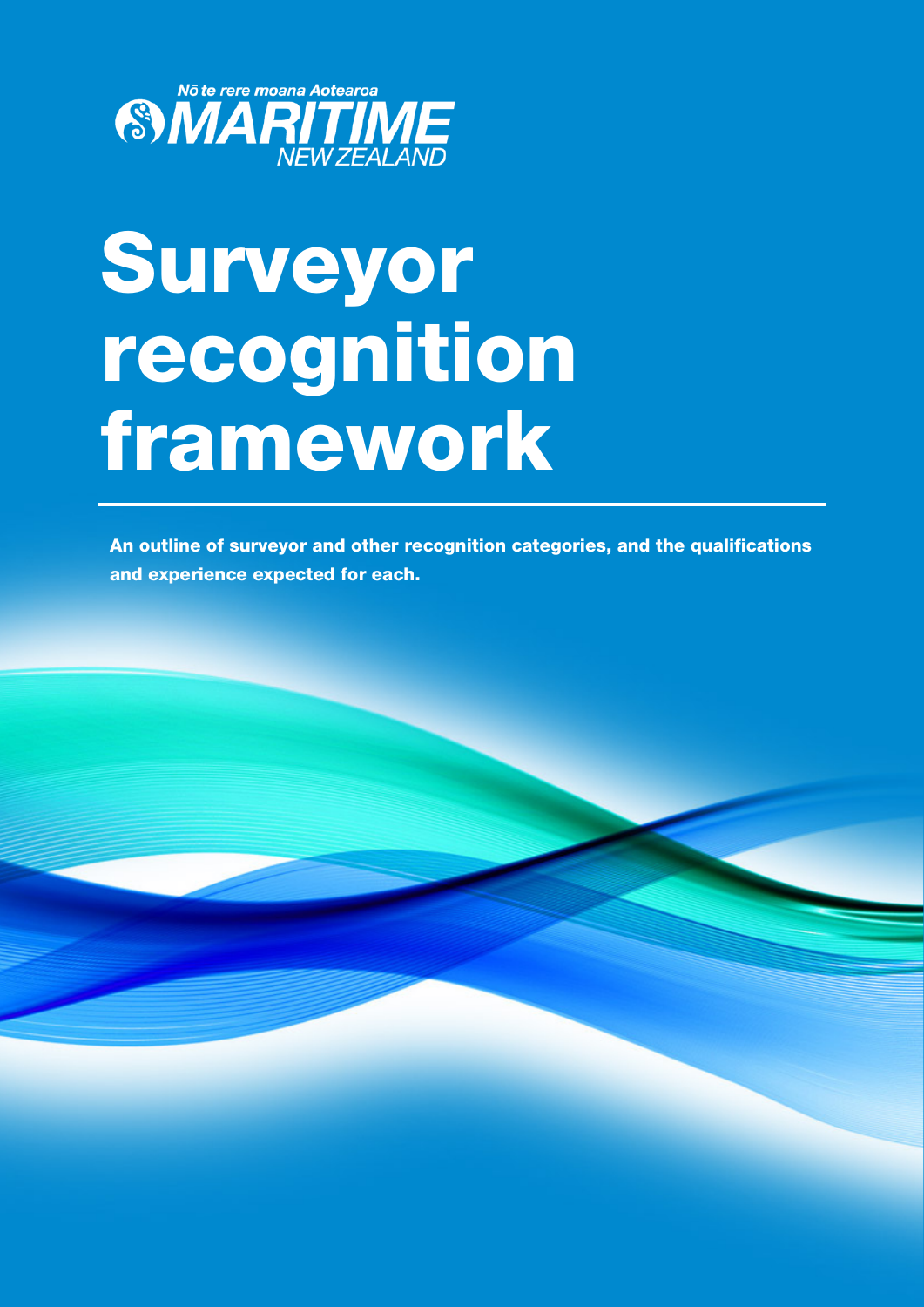## **Survey recognition framework**

Last updated: 31 July 2017

#### In this framework

|          |                                                                     | 3                                                                                                     |
|----------|---------------------------------------------------------------------|-------------------------------------------------------------------------------------------------------|
|          |                                                                     | 4                                                                                                     |
| 2.1      | Definition of categories                                            | $\overline{4}$                                                                                        |
| 2.2      | Scope of the surveyor recognition                                   | $\overline{4}$                                                                                        |
| 2.3      | Design approval (DA) surveyor recognitions                          | 5                                                                                                     |
| 2.4      | In-construction and Initial (IC) surveyor recognitions              | 6                                                                                                     |
| 2.5      | Periodic (P) surveyor recognitions                                  | 8                                                                                                     |
| 2.6      | Specialist surveyors, authorised persons and inspector recognitions | 10                                                                                                    |
|          |                                                                     | 12                                                                                                    |
| 3.1      | General expectations                                                | 12                                                                                                    |
| 3.2      | For Design Approval (DA) surveyor recognition                       | 13                                                                                                    |
| 3.3      | For In-construction and Initial (IC) surveyor recognition           | 14                                                                                                    |
| 3.4      | For Periodic (P) survey recognition                                 | 15                                                                                                    |
| 3.5      | For recognition as specialist, authorised person or inspector       | 17                                                                                                    |
| 3.6      | Issuing certificates of recognition                                 | 18                                                                                                    |
|          |                                                                     | 20                                                                                                    |
| 2.<br>З. |                                                                     | Introduction<br>Survey recognition categories<br>Surveyor qualifications and experience<br>Appendices |

1 Competencies for Surveyor – ballast water management (Part 300) 20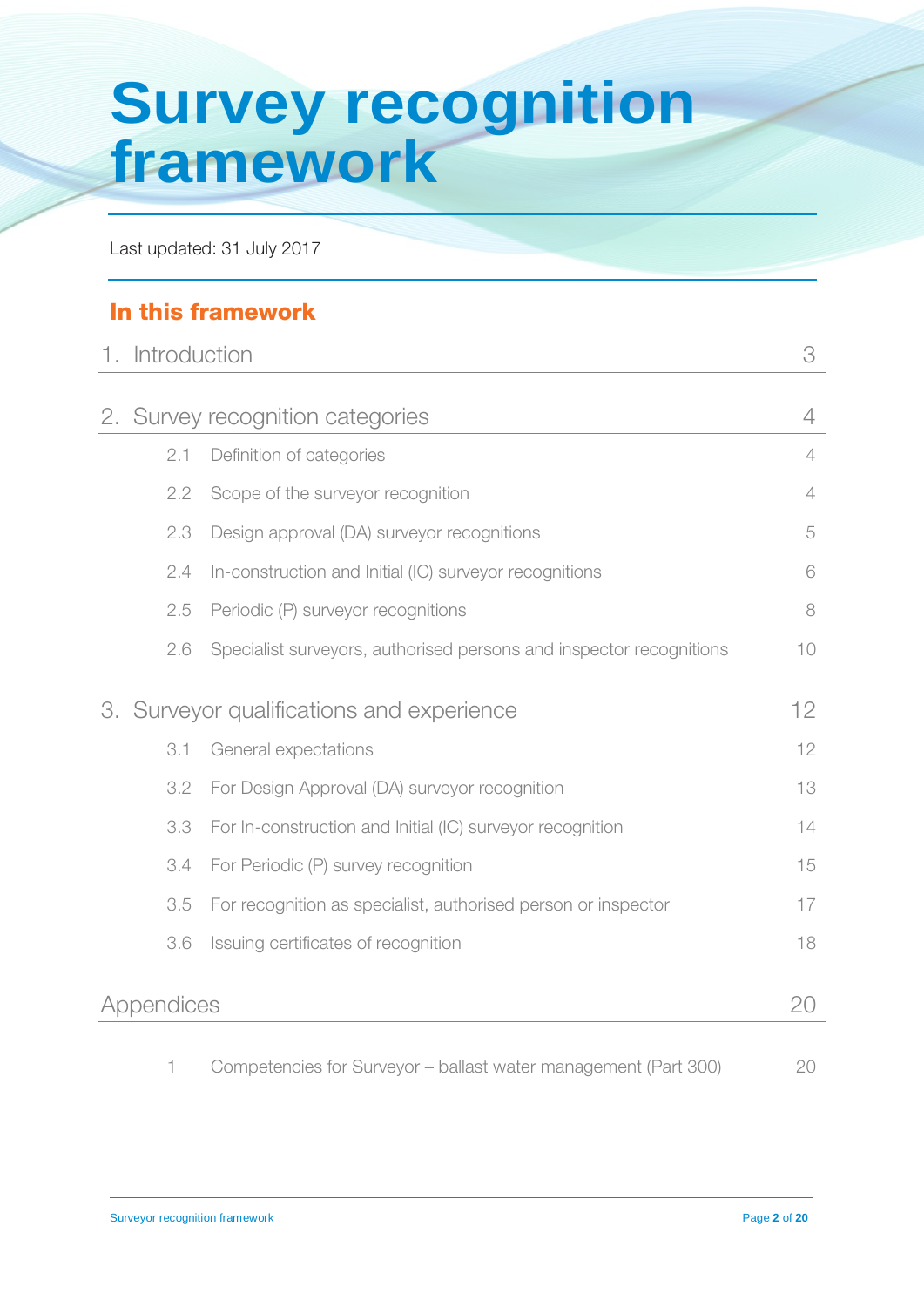### 1. Introduction

Under Maritime Rules Part 44 the Director of Maritime New Zealand (Director) may recognise any suitably qualified person as a surveyor by issuing them with a Certificate of Surveyor Recognition (CoSR).

Issue of a CoSR is conditional on the Director being satisfied that the person is competent and has appropriate technical qualifications and experience.

The Director may also confer certificates of recognition on 'qualified persons' and 'competent persons'. These recognitions allow the persons concerned to undertake certain other types of work relating to ships and ships' equipment, and their scope is defined through various maritime and marine protection rules, other than Rules Part 44.

When issuing a certificate of recognition, the Director will state any conditions that are relevant to the certificate. These conditions may place limits on the types of surveys or inspections that can be undertaken by the surveyor.

This document outlines:

- 1. the surveyor recognition categories defined by the Director; and
- 2. the qualifications and experience that the Director considers appropriate for surveyors seeking recognition to perform surveys of a particular category.

#### Disclaimer:

This document provides information and explanations about the requirements set out in the maritime rules, but are not a substitute for the rules themselves, which are the law.

maritimenz.govt.nz/rules

Further information is also available at:

<span id="page-2-0"></span>maritimenz.govt.nz/surveyors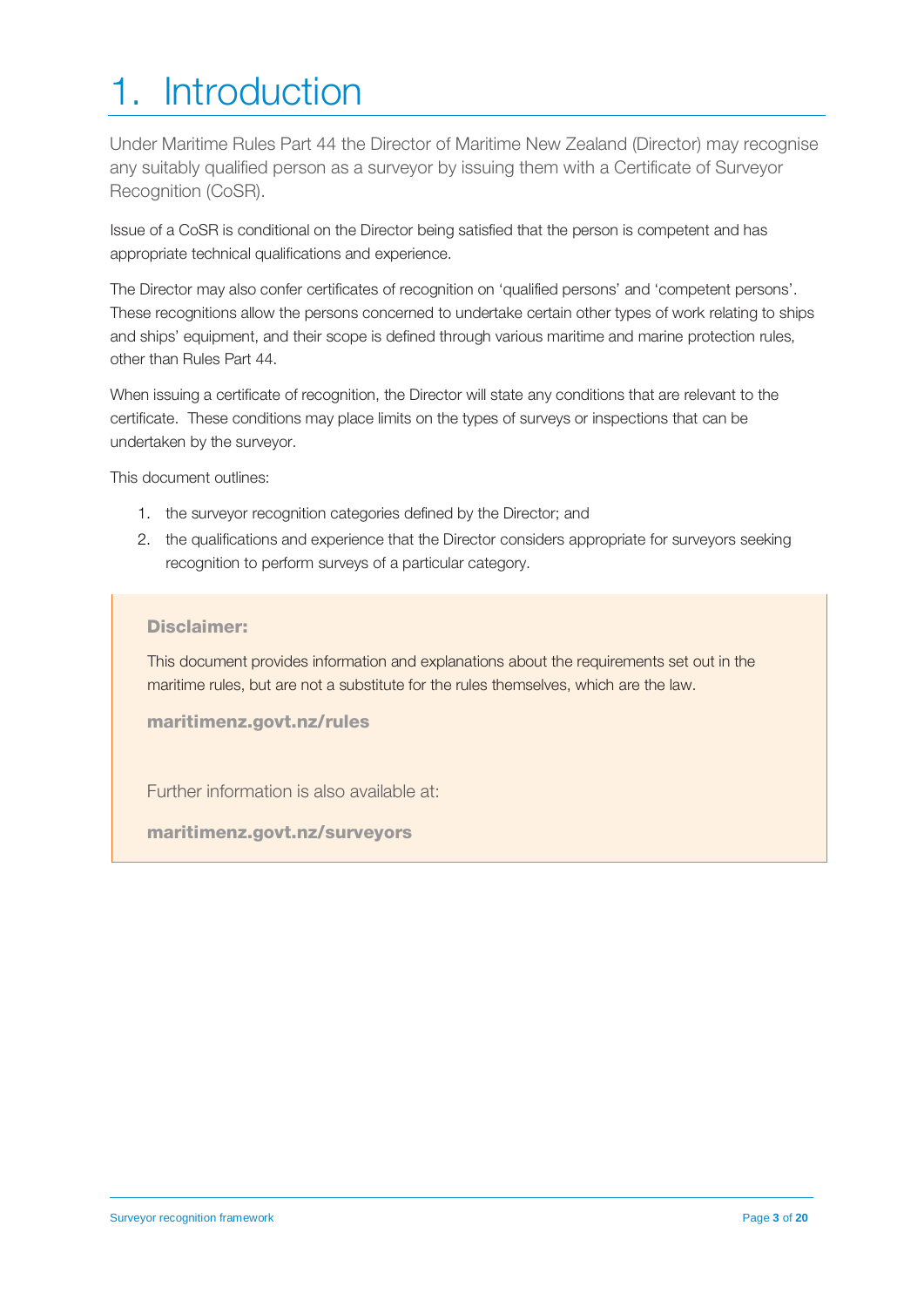## 2. Surveyor recognition categories

#### 2.1 Definition of categories

The main surveyor recognition categories are based on ship survey categories. Ship survey categories are in turn defined from:

- 1. the ship survey type (ie the stage in the ship's survey life cycle that the survey is performed) and
- 2. the ship's key attributes.

#### Ship survey types

For the purpose of defining recognition categories, three types of ship survey are identified:

- 1. Design approval (DA)
- 2. In-construction and Initial (IC) surveys of ships during construction and of new ships (ie becoming commercial ships on or after 1 July 2014), including ships that require a survey due to major modifications, repair, or change to the scope of certification
- 3. Periodic (P) surveys of ships after their initial survey (intermediate and renewal surveys).

#### Ship's key attributes

The key attributes of a ship used in the definition of survey categories are: ship length, operating limits, the activity that the ship is engaged in, and the hull construction material. There are five construction material groups identified for the purpose of defining ship survey categories and surveyor recognition categories:

- wood as planking or sheathing
- steel or aluminium including alloys
- fibre reinforced plastics (FRP) including glass resin, carbon fibre or aramid fibre reinforced
- plastics (not reinforced) for example, rotor moulded or welded construction
- ferro-cement.

#### 2.2 Scope of the surveyor recognition

A description of the scope of recognition covered by each surveyor recognition category is outlined in Tables 2.1 to 2.4 and the accompanying text below. Included are the recognition categories related to specialised craft, livestock carriage, MARPOL/IOPP, ballast water management (Part 300), electrical systems, and radio equipment.

No category is included for ships covered by section 1 of Maritime Rules Part 21, as they are surveyed only by surveyors with classification society approval.<sup>[1](#page-2-0)</sup>

<span id="page-3-0"></span><sup>1</sup> A surveyor approved by an organisation that is a member of the International Association of Classification Societies.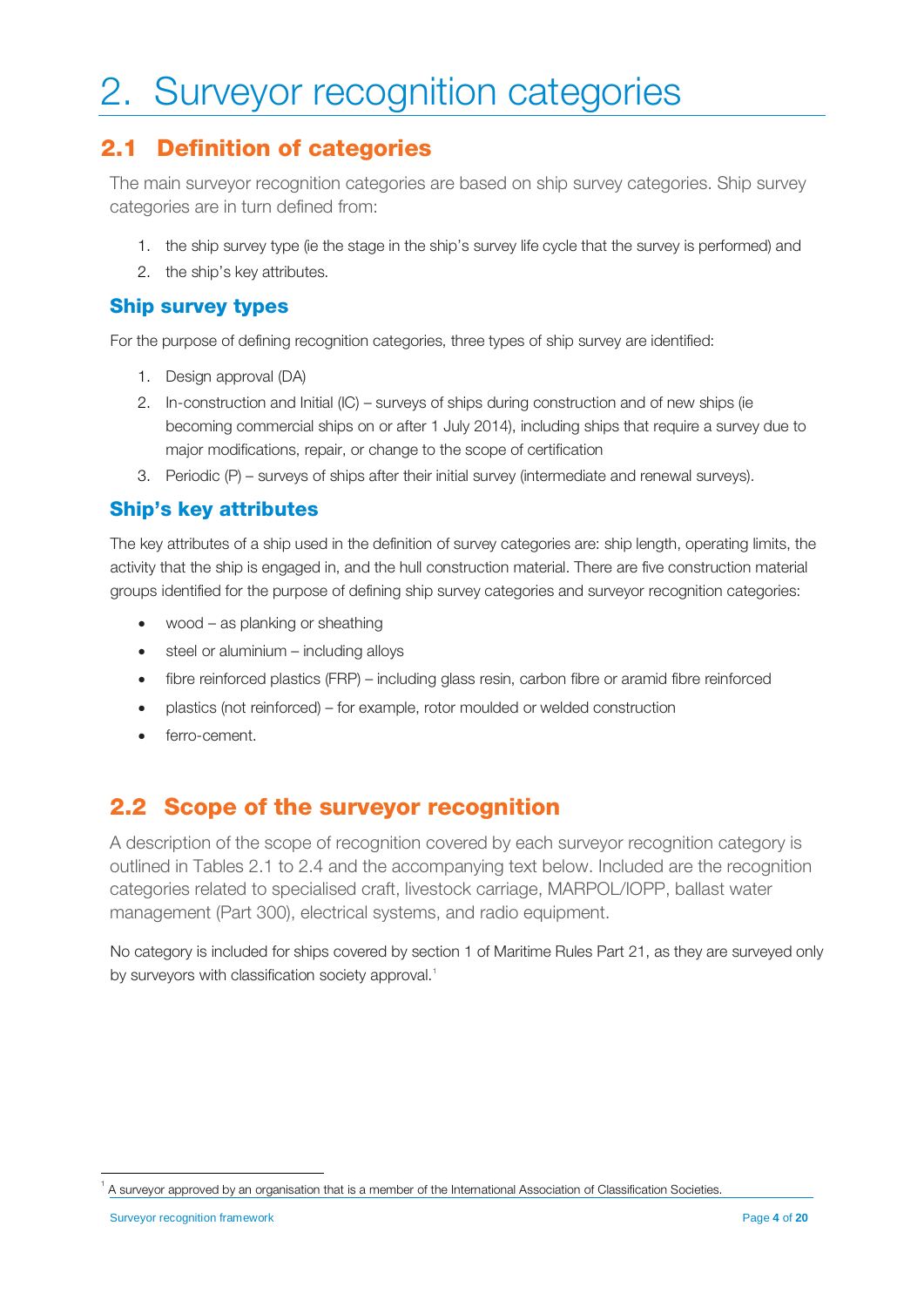#### 2.3 Design approval (DA) surveyor recognitions

Design approval means an evaluation of the design and proposed construction of a ship and its equipment, to establish whether it is:

- a) fit for the purposes for which it is intended, and
- b) in compliance with the applicable maritime and marine protection rules.

The DA recognition categories, and their respective scopes of recognition, are described in Table 2.1.

|  |  | Table 2.1: DA surveyor recognition categories |  |
|--|--|-----------------------------------------------|--|
|  |  |                                               |  |

| <b>Recognition</b><br>category | Scope of recognition <sup>2</sup>                                                                                                       |  |  |
|--------------------------------|-----------------------------------------------------------------------------------------------------------------------------------------|--|--|
|                                | Design approval for the construction stability of steel and aluminium (including alloys)<br>ships:                                      |  |  |
| DA                             | up to and including 45 metres in length (all operating limits and activities)<br>a)                                                     |  |  |
|                                | greater than 45 metres in length, unlimited fishing boats and barges<br>$\mathsf{b}$                                                    |  |  |
|                                | greater than 45 metres in length, restricted limit passenger and non-passenger<br>C)<br>ships.                                          |  |  |
|                                | Design approval for the construction stability of FRP ships:                                                                            |  |  |
|                                | up to and including 45 metres in length (all operating limits and activities)<br>a)                                                     |  |  |
| DА                             | greater than 45 metres in length, unlimited fishing boats and barges<br>$\mathsf{b}$                                                    |  |  |
|                                | greater than 45 metres in length, restricted limit passenger and non-passenger<br>C)<br>ships.                                          |  |  |
| $DA_{W}$                       | Specialist design approval for the construction of wooden ships, with conditions or<br>limitations as may be set by the Director.       |  |  |
| $DA$ <sub>FC</sub>             | Specialist design approval for the construction of ferro-cement ships, with conditions<br>or limitations as may be set by the Director. |  |  |
| DA <sub>p</sub>                | Specialist design approval for the construction of plastic ships, with conditions or<br>limitations as may be set by the Director.      |  |  |
| DA <sub>LC</sub>               | Specialist design approval and issue of the certificate of construction for light craft as<br>required under Maritime Rules Part 40F.7. |  |  |
| $DA_{N}$                       | Specialist design approval and issuing of certificates of fitness for novel craft as<br>required under Maritime Rules Part 40G.7.       |  |  |
| DA <sub>F</sub>                | Specialist design approval for ships electrical systems design (refer Maritime Rules<br>Parts 40A.38; 40C.35 and 40D.30A).              |  |  |

<span id="page-4-0"></span>2 In any case, the Director may place limitations or conditions on the scope of recognition provided by a Certificate of Surveyor Recognition.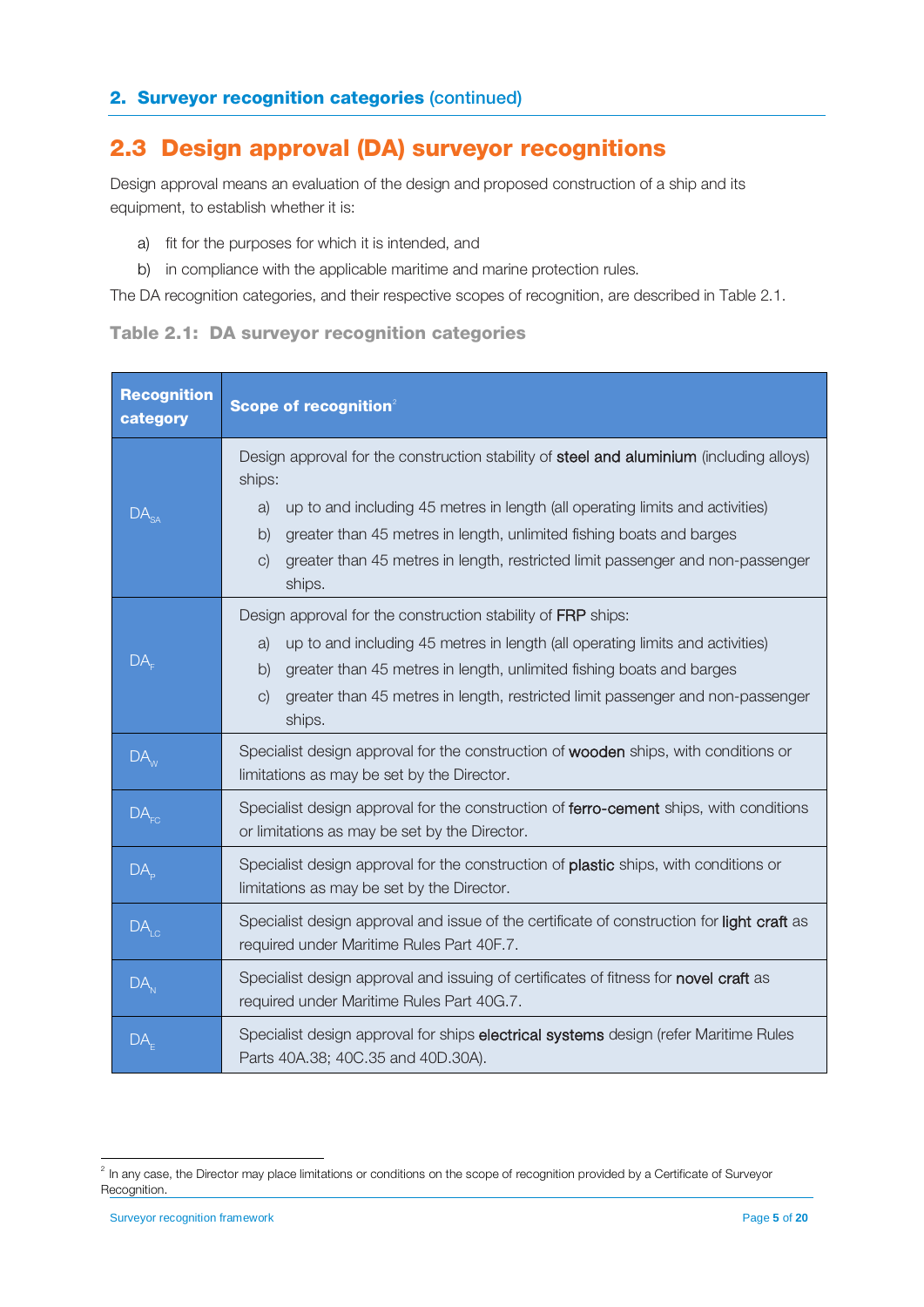No separate recognitions exist for: assignment of freeboard, tonnage computation, stability, inclining, swamp calculations and calculations of assignment for load line surveys. The capability to perform those activities is expected of DA $_{\rm SA}$ , DA $_{\rm E}$ , DA $_{\rm w}$ , DA $_{\rm EC}$  and DA $_{\rm P}$  surveyors.

There is no separate recognition for machinery or mechanical systems design approval. That capability is also expected of most  $DA_{s_0}$ ,  $DA_{F}DA_{w}DA_{F}$  and  $DA_{p}$  surveyors.

#### 2.4 In-construction and Initial (IC) surveyor recognitions

Tables 2.2(a) and 2.2(b) show the scope of each of the IC surveyor recognition categories. To simplify the presentation of the information, there is no reference to the hull construction material group.

The two tables contain the same information presented in different ways.

| Table 2.2(a): IC surveyor recognition categories - descriptions |  |  |
|-----------------------------------------------------------------|--|--|
|-----------------------------------------------------------------|--|--|

| <b>Recognition</b><br>category | <b>Scope of recognition</b>                                                    |
|--------------------------------|--------------------------------------------------------------------------------|
|                                | All ships up to 45 metres in length.<br>1.                                     |
| IC1                            | Ships greater than 45 metres in length that are:<br>2.                         |
|                                | fishing boats or barges, or<br>a)                                              |
|                                | restricted limit passenger and non-passenger ships.<br>$\mathsf{b}$            |
| IC2                            | Ships up to 24 metres in length with an operating limit of Offshore.           |
|                                | Ships up to 45 metres in length with an operating limit of Coastal.<br>2.      |
| IC <sub>3</sub>                | Ships up to 15 metres in length with an operating limit of Restricted Coastal. |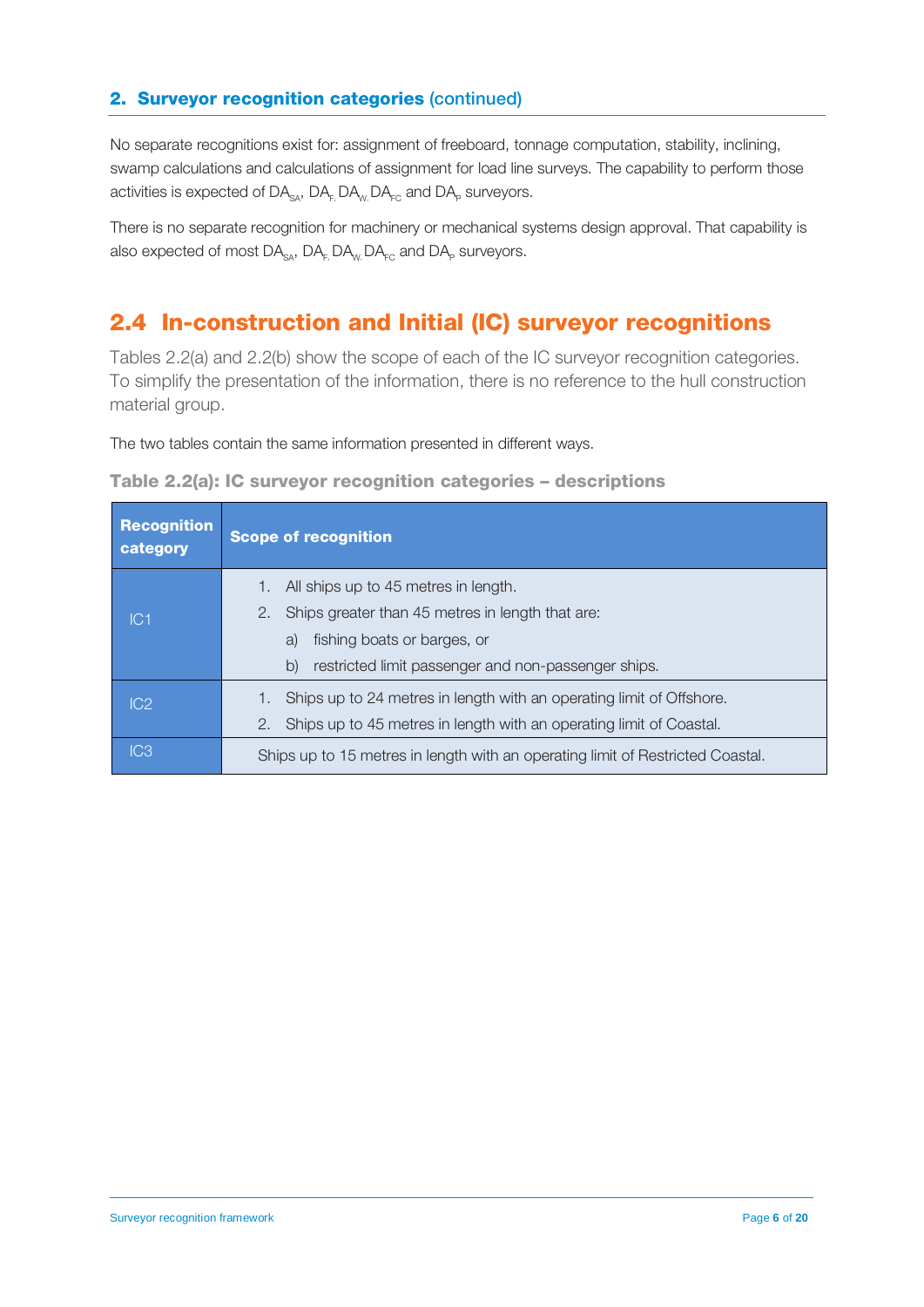| <b>Operating limits</b> | Length |                 |                 |                 |                                         |  |
|-------------------------|--------|-----------------|-----------------|-----------------|-----------------------------------------|--|
|                         | ≤6m    | $≤15m$          | $>15 - 24m$     | $>24 - 45m$     | $>45m$                                  |  |
| Unlimited               |        |                 | IC <sub>1</sub> | IC1             | R21/S1 Non-fishing                      |  |
|                         |        |                 |                 |                 | IC1 - Fishing                           |  |
| Offshore                |        | IC2             | IC2             | IC1             |                                         |  |
| Coastal                 |        | IC <sub>2</sub> | IC <sub>2</sub> | IC <sub>2</sub> | Rules 21/S1 <sup>3</sup><br>Pax/Non-Pax |  |
| Restricted coastal      | IC3    | IC3             | IC2             | IC2             |                                         |  |
| Restricted limit        | IC3    | IC3             | IC2             | IC <sub>2</sub> | IC1 Pax/Non-Pax                         |  |

Table 2.2(b): IC surveyor recognition categories – length/operating limit matrix

Notes to Table 2.2(b):

- 1. IC1 recognition also covers all barges >45 meters in length.
- 2. IC2 recognition also covers barges >45 meters in length, with operating limit out to Coastal.

Each of the IC1 to IC3 categories shown in the tables above has 'hull material' as an additional dimension.

Unless a condition is placed on the surveyor's recognition, an 'IC' surveyor will be approved to survey the ship's construction, safety equipment and the machinery (except any equipment and machinery for which specialist recognition is required).

The capability to perform heeling tests, swamp tests and calculations, and initial load line surveys activities is expected of most surveyors with 'IC' recognition.

Table 2.2(b) demonstrates more clearly the hierarchy of the IC recognition categories. For example, a surveyor with IC1 recognition is automatically recognised for surveying IC2 and IC3 ships of the same hull material. Similarly, a surveyor with IC2 scope of recognition is automatically approved to survey IC3 ships of the same hull material.

j

<span id="page-6-0"></span><sup>&</sup>lt;sup>3</sup> R21/S1 refers to Maritime Rules Part 21 section 1, relating to SOLAS ships and ships of 45 metres or more in length that proceed beyond restricted limits. 'Pax' is an abbreviation for 'passenger'.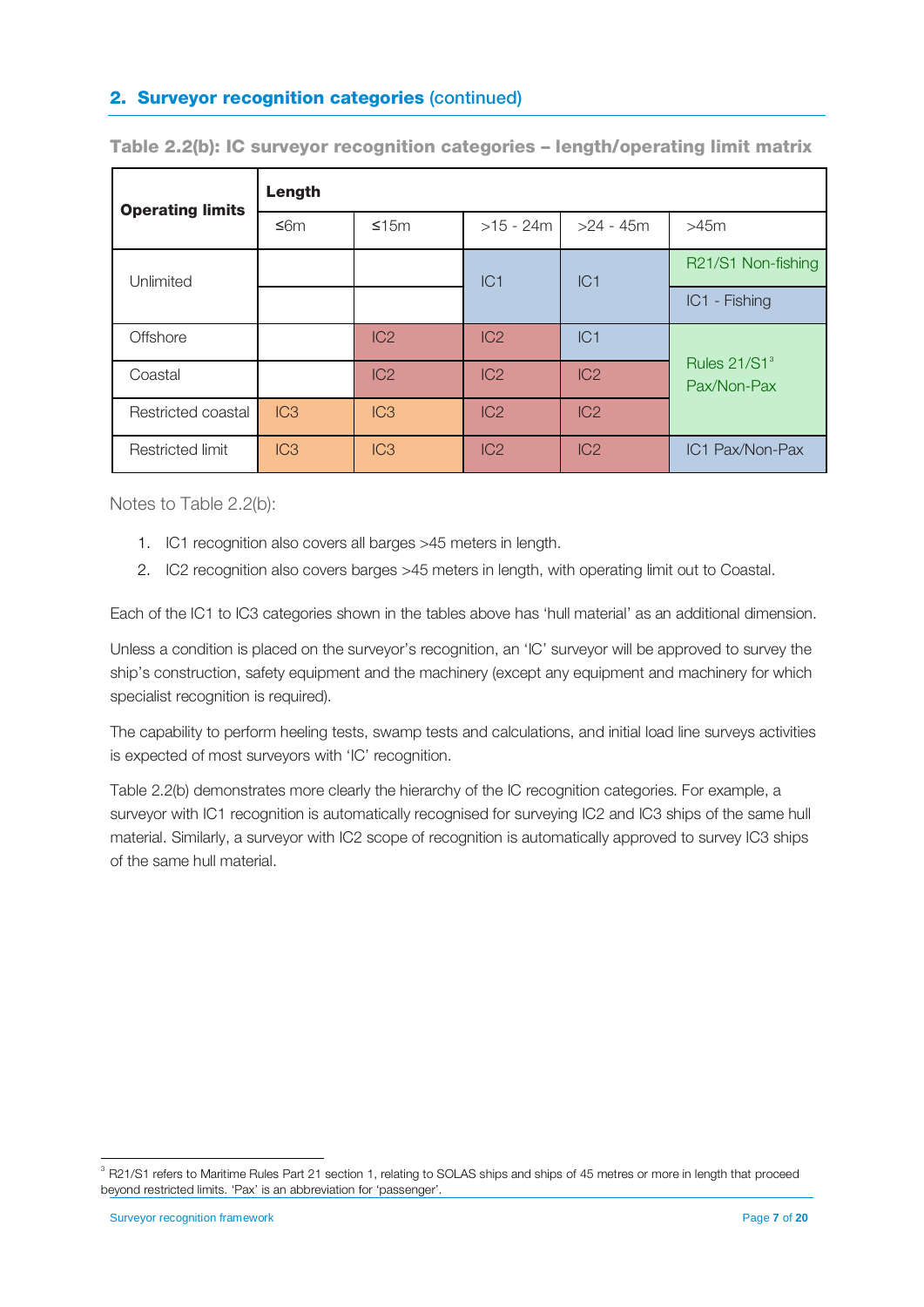#### 2.5 Periodic (P) surveyor recognitions

Tables 2.3(a) and 2.3(b) show the scope of each of the P surveyor recognition categories. Again, to simplify the presentation of the information, there is no reference to the hull construction material group.

The two tables contain the same information presented in different ways.

|  |  |  |  |  | Table 2.3(a): P surveyor recognition categories - descriptions |
|--|--|--|--|--|----------------------------------------------------------------|
|--|--|--|--|--|----------------------------------------------------------------|

| Recognition<br>category | <b>Scope of recognition</b>                                                    |  |  |  |  |
|-------------------------|--------------------------------------------------------------------------------|--|--|--|--|
|                         | All ships up to 45 metres in length.<br>1.                                     |  |  |  |  |
| P <sub>1</sub>          | Ships greater than 45 metres in length that are:<br>2.                         |  |  |  |  |
|                         | fishing boats or barges, or<br>a.                                              |  |  |  |  |
|                         | restricted limit passenger and non-passenger ships.<br>b.                      |  |  |  |  |
| P <sub>1r</sub>         | All ships up to 45 metres in length.                                           |  |  |  |  |
| P <sub>2</sub>          | Ships up to 24 metres in length with operating limit of Offshore               |  |  |  |  |
|                         | Ships up to 45 metres in length with an operating limit of Coastal.<br>2.      |  |  |  |  |
| P <sub>3</sub>          | Ships up to 24 metres in length with an operating limit of Coastal.            |  |  |  |  |
| P <sub>4</sub>          | Ships up to 15 metres in length with an operating limit of Restricted Coastal. |  |  |  |  |
| P <sub>5</sub>          | Ships up to 6 metres in length with an operating limit of Restricted Inshore.  |  |  |  |  |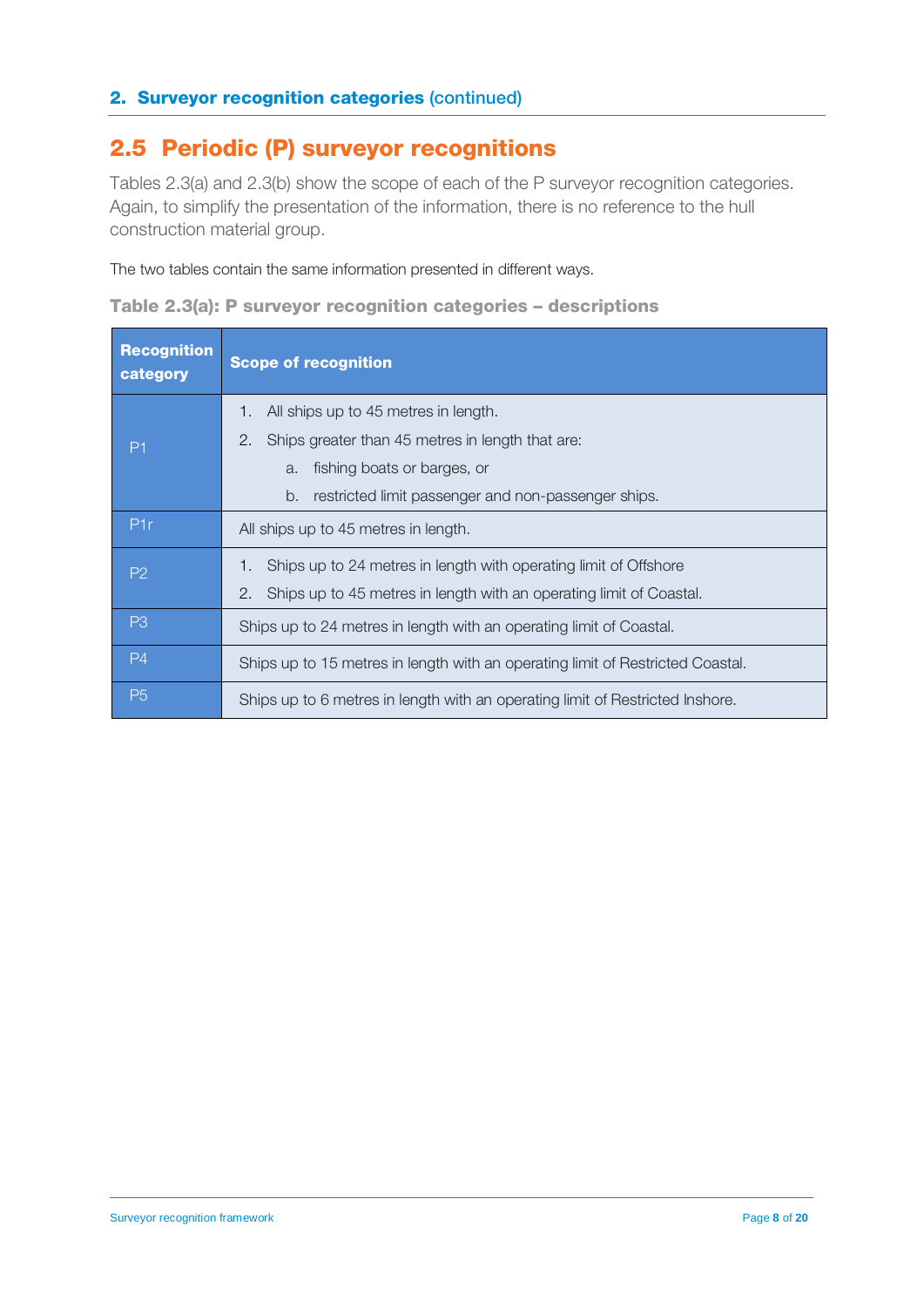|                                   | Length    |                  |                |                  |                                         |  |
|-----------------------------------|-----------|------------------|----------------|------------------|-----------------------------------------|--|
| <b>Operating</b><br><b>limits</b> | ≤6m       | $≤15m$           | $>15 - 24m$    | $>24 - 45m$      | $>45m$                                  |  |
| Unlimited                         |           | P <sub>1</sub> r |                | P <sub>1</sub> r | R21/S1 Non-<br>fishing                  |  |
|                                   |           |                  |                |                  | P1 - Fishing                            |  |
| Offshore                          |           | P <sub>2</sub>   | P <sub>2</sub> | P <sub>1</sub> r |                                         |  |
| Coastal                           |           | P <sub>3</sub>   | P <sub>3</sub> | <b>P2</b>        | Rules 21/S1 <sup>4</sup><br>Pax/Non-Pax |  |
| Restricted<br>coastal             | <b>P5</b> | P <sub>4</sub>   | P <sub>3</sub> | <b>P2</b>        |                                         |  |
| Restricted<br>limit               | <b>P5</b> | <b>P4</b>        | P <sub>3</sub> | P <sub>2</sub>   | P1 Pax/Non-Pax                          |  |

Table 2.3(b): P surveyor recognition categories – length/operating limit matrix

Notes to Table 2.3(b):

- 1. P1r recognition also covers all barges >45 meters in length.
- 2. P2 recognition also covers barges >45 meters in length, with operating limit out to Coastal.

Each of the P1 to P5 categories shown in the tables above has 'hull material' as an additional dimension.

Unless a limitation is placed on the surveyor's recognition, a 'P' surveyor will be approved to survey the ship's construction, safety equipment and the machinery (but not automatically the equipment for which specialist recognition is required).

The hierarchy within the P recognition categories is shown more clearly in Table 2.3(b). For example, a surveyor with P1 recognition is automatically recognised for surveying P1r - P5 ships of the same hull material.

<span id="page-8-0"></span><sup>&</sup>lt;sup>4</sup> R21/S1 refers to Maritime Rules Part 21 section 1, relating to SOLAS ships and ships of 45 metres or more in length that proceed beyond restricted limits. 'Pax' is an abbreviation for 'passenger'.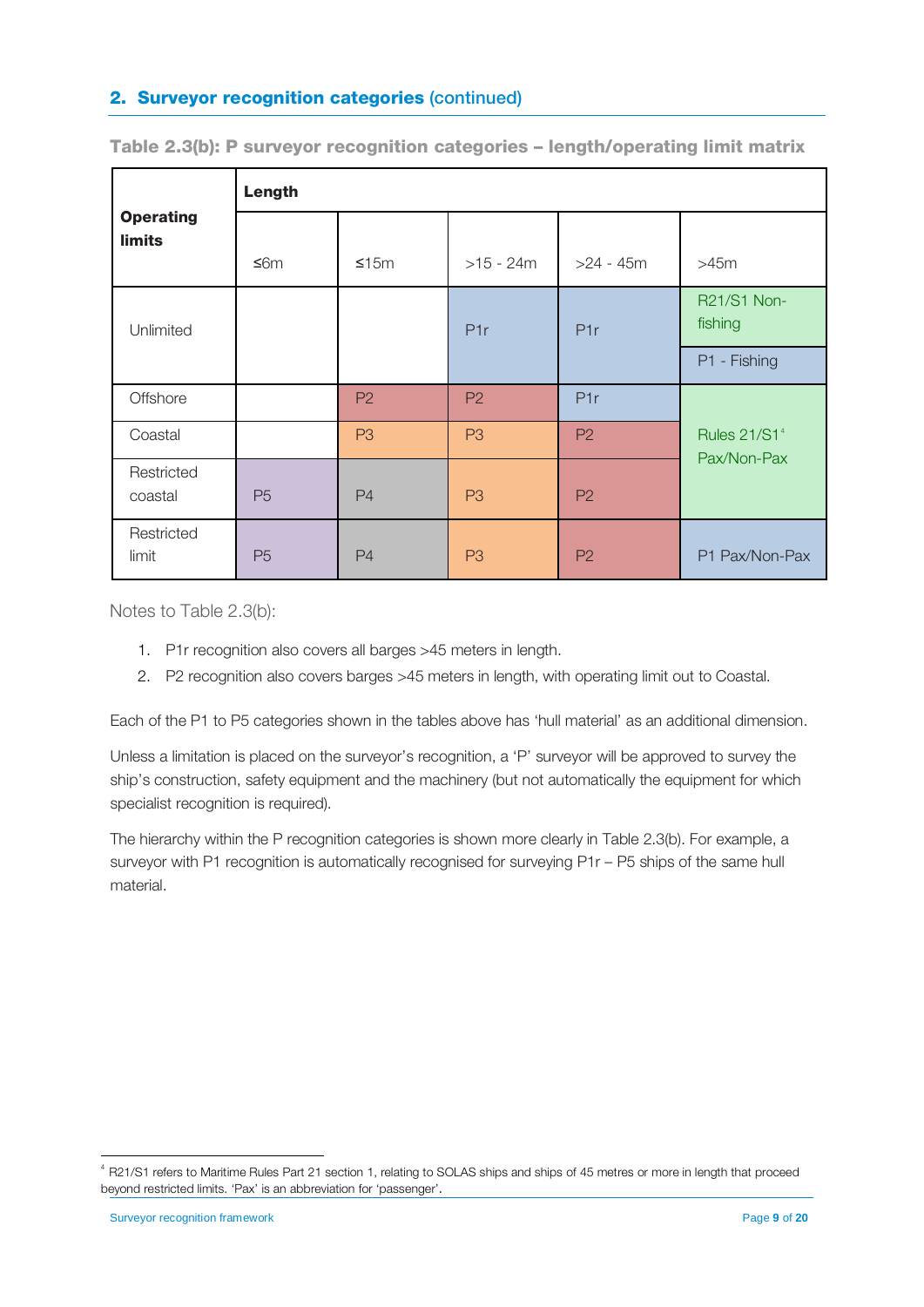#### 2.6 Specialist surveyors, authorised persons and inspector recognitions

In addition to the recognition categories described above, there are a number of other specialist recognitions for surveyors, authorised persons or competent persons. They are defined in Table 2.4.<sup>[5](#page-8-0)</sup>

| Table 2.4: Specialist surveyor, authorised person and inspector recognition |  |  |  |
|-----------------------------------------------------------------------------|--|--|--|
| categories                                                                  |  |  |  |

| <b>Recognition category</b>                                     | <b>Scope of recognition</b>                                                                                                                                                                                                                               |
|-----------------------------------------------------------------|-----------------------------------------------------------------------------------------------------------------------------------------------------------------------------------------------------------------------------------------------------------|
| Authorised person -<br>recreational diving boats<br>to 6 metres | Inspecting commercial recreational diving boats of 6 metres or less in<br>length that do not proceed more than 5 NM from the New Zealand coast<br>for compliance with the code of practice provided as Appendix 8 to<br>Maritime Rules Part 40A.          |
| Authorised person -<br>fishing boats to 6 metres                | Inspecting fishing boats of 6 metres or less in length that do not proceed<br>beyond enclosed water limits or more than 2 NM from the New Zealand<br>coast for compliance with the code of practice provided as Appendix 5 to<br>Maritime Rules Part 40D. |
| Authorised person - light<br>craft                              | Inspecting light craft and auditing light craft operations, as required under<br>Maritime Rules Part 40F.                                                                                                                                                 |
| Surveyor - carriage of<br>livestock                             | Inspecting the penning arrangements and stability for ships used for the<br>carriage of livestock (Maritime Rules Part 24C section 4).                                                                                                                    |
| Surveyor - novel craft                                          | Survey and issue of certificate of fitness of novel craft as required by<br>Maritime Rules Part 40G.                                                                                                                                                      |
| Surveyor - high-speed<br>craft                                  | For the issue of high-speed craft safety certificate as required by Maritime<br>Rules Part 40F.13.                                                                                                                                                        |
| Surveyor -<br>MARPOL/IOPP                                       | Survey for evidence of ship compliance with the pollution prevention<br>equipment and survey requirements of MARPOL. Marine Protection<br>Rules Part 101A.8.                                                                                              |
| Surveyor - ballast water<br>management (Part 300)               | Survey for evidence of ship compliance with the provisions of the<br>approved ballast water management plan and the provisions of Marine<br>Protection Rules Part 300.                                                                                    |
| Surveyor - electrical<br>systems                                | Inspection and testing of electrical systems on board ships. Refer<br>Maritime Rules Parts 40A, 40C, 40D and 40E.                                                                                                                                         |
| Surveyor - radio<br>equipment                                   | Undertake radio surveys as required under Rules Part 43.6(1) and<br>$43.6(2)$ .                                                                                                                                                                           |
| Radio inspector                                                 | Undertake radio inspections as required under Rules Part 43.6(3).                                                                                                                                                                                         |

<span id="page-9-0"></span><sup>-&</sup>lt;br>5 Some of these are survey functions that come under Maritime Rules Part 44, while others are stand-alone functions that require recognition under a separate rule.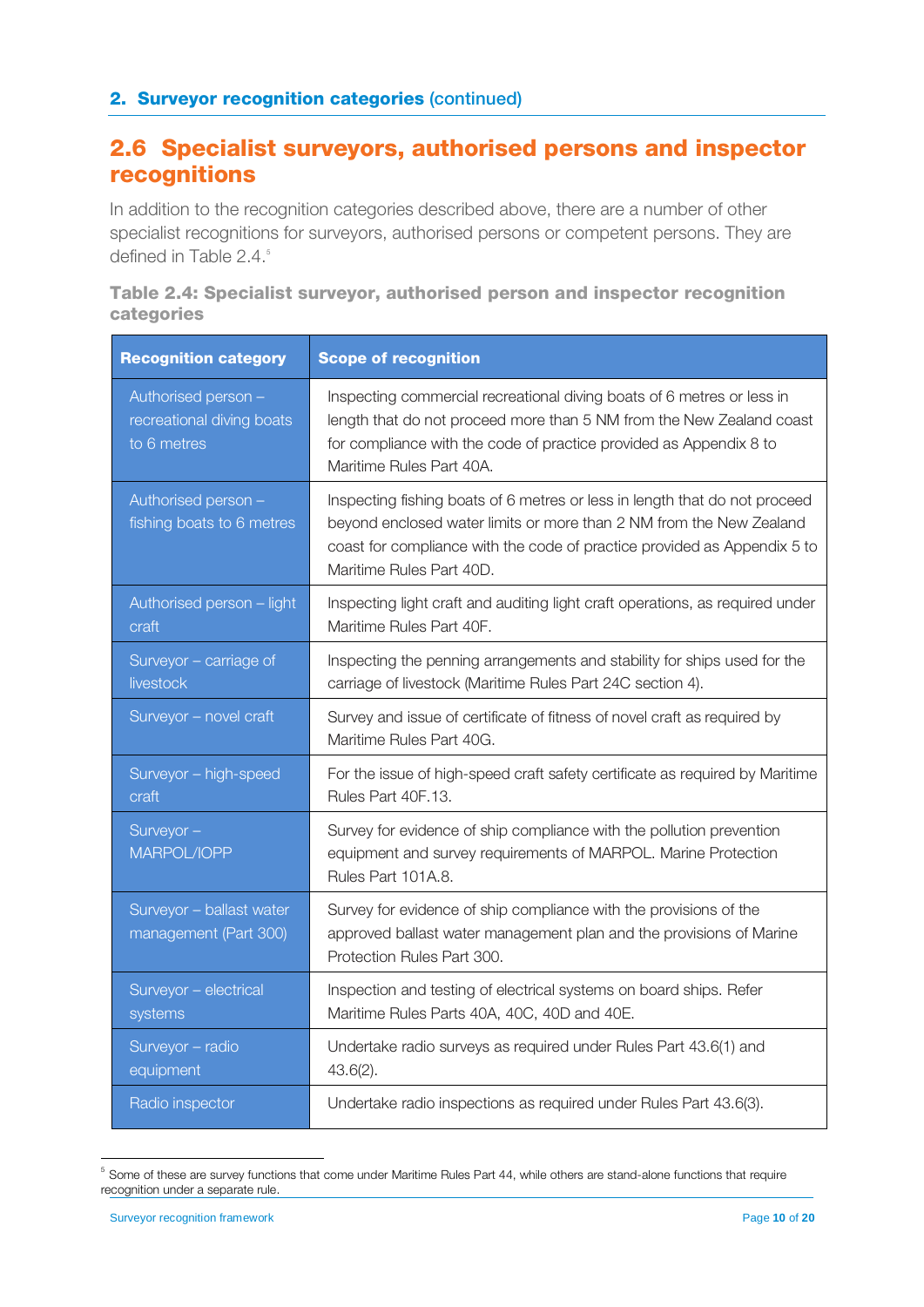Competent persons for lifting gear inspections are authorised by a testing establishment recognised by the Director. The scope of work for the competent person is covered by Maritime Rules Part 49.4 to 49.11

maritimenz.govt.nz/rules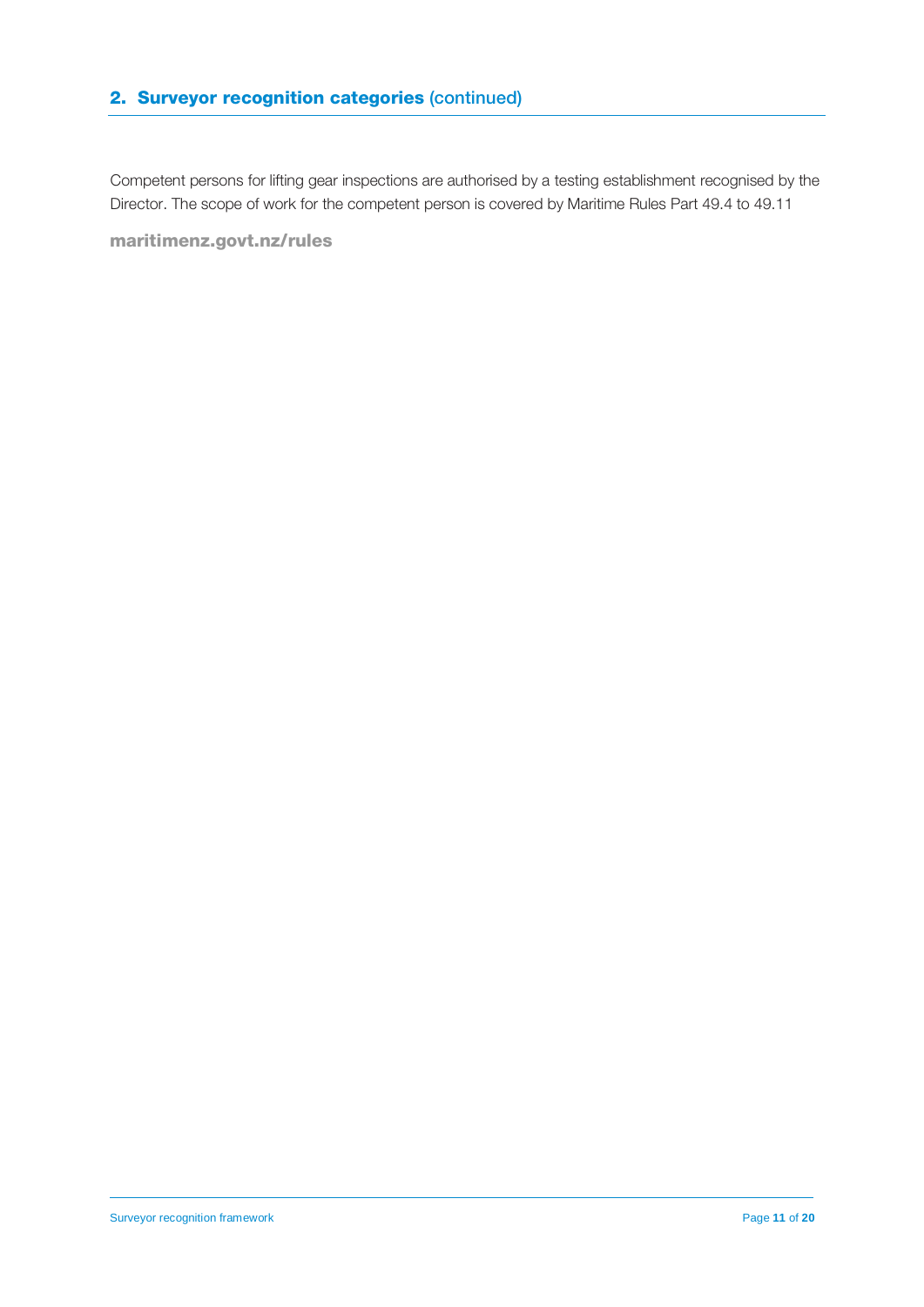## 3. Surveyor qualifications and experience

This section outlines the knowledge, qualifications and experience required to be recognised for each surveyor recognition category.

#### 3.1 General expectations

Surveyors are expected to be proficient in reading, writing and communicating in the English language, and have numeracy skills at least to Level 2 NCEA<sup>®</sup> or equivalent.

In addition, as specified in Rules 44.25(2), they are expected to have knowledge of:

- relevant legislation, including all maritime rules and marine protection rules
- ship design and construction, including an ability to understand and interpret drawings, schematics, basic calculations, materials and construction techniques
- structural defect recognition and rectification, including knowledge of structural maintenance, repairs and repair methods
- ship freeboard, seaworthiness and stability
- safety and safety equipment, including knowledge of minimising safety risk, and of safety equipment needed to meet requirements
- environmental protection and equipment, including knowledge of minimising environmental risk and equipment needed to meet requirements
- mooring and anchoring equipment, including knowledge of anchoring techniques and expected outcomes
- navigation equipment, including knowledge of rule requirements, and understanding the function of equipment required to meet requirements
- applicable national and international codes and standards, eg Gas Act, international collision regulations, codes on transport of dangerous goods.

For the four groups of surveyor recognitions (DA, IC, P and Specialist), the following tables show the qualifications and experience that persons seeking recognition as surveyors ideally should have.

<span id="page-11-0"></span><sup>6</sup> National Certificate of Educational Achievement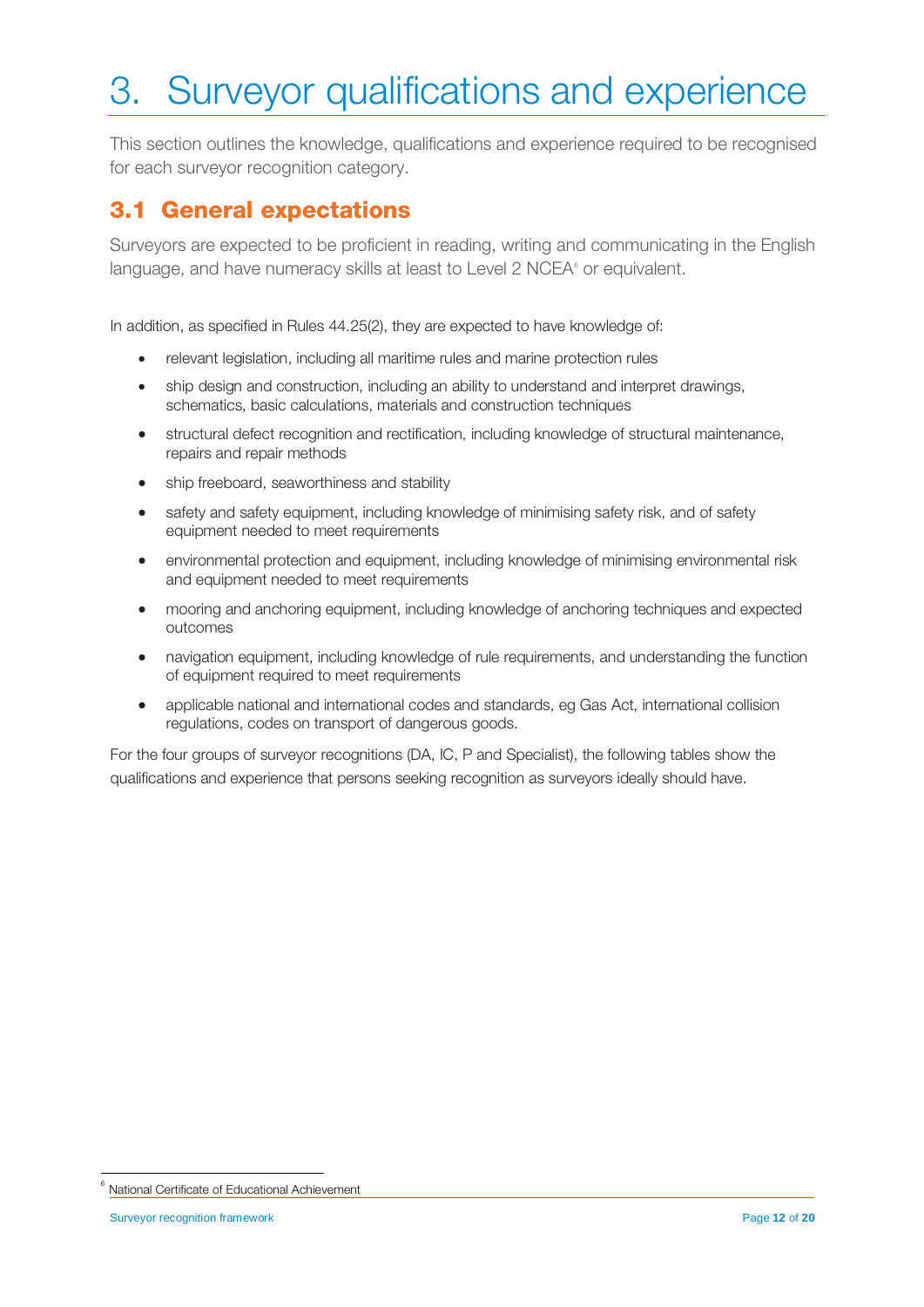#### 3.2 For Design approval (DA) surveyor recognition

Table 3.1: DA category surveyors – qualifications and experience expected

| <b>Category</b>                        | <b>Qualifications</b>                                                                  | <b>Experience</b>                                                                                                                                                                                                                          |
|----------------------------------------|----------------------------------------------------------------------------------------|--------------------------------------------------------------------------------------------------------------------------------------------------------------------------------------------------------------------------------------------|
| $\overline{\mathsf{DA}}_{\mathsf{SA}}$ | Degree in naval architecture or<br>relevant degree in engineering                      | At least three years' naval architecture and structural<br>analysis experience for metal ship construction,<br>including assignment of freeboard, tonnage<br>calculations and use of classification society design<br>standards and rules. |
| DA,                                    | Degree in naval architecture or<br>relevant degree in engineering                      | At least three years' naval architecture and structural<br>analysis experience for FRP ship construction, including<br>assignment of freeboard, and tonnage calculations.                                                                  |
| $DA_{w}$                               | Relevant tertiary qualification<br>to NZQF <sup>7</sup> level 3 or equivalent          | At least three years' experience as shipwright on<br>construction of wooden ships.                                                                                                                                                         |
| DA <sub>FC</sub>                       | IPENZ registered engineer<br>(civil) or equivalent, eg AMSA<br>recognition             | At least three years' construction experience in marine<br>ferro-cement structures.                                                                                                                                                        |
| DA <sub>b</sub>                        | <b>IPENZ</b> registered engineer<br>(structural) or equivalent                         | At least three years' construction experience in plastic<br>hulled ship construction.                                                                                                                                                      |
| $DA_{LC}$                              | Degree or diploma in naval<br>architecture or other relevant<br>tertiary qualification | At least five years' experience in construction approval<br>of light craft.                                                                                                                                                                |
| $DA_{N}$                               | Degree or diploma in naval<br>architecture                                             | At least five years' experience in construction of novel<br>craft.                                                                                                                                                                         |
|                                        | IPENZ registered engineer<br>(electrical) or equivalent                                | At least five years' installing marine electrical systems.                                                                                                                                                                                 |

<span id="page-12-0"></span><sup>-</sup><sup>7</sup> New Zealand Qualifications Framework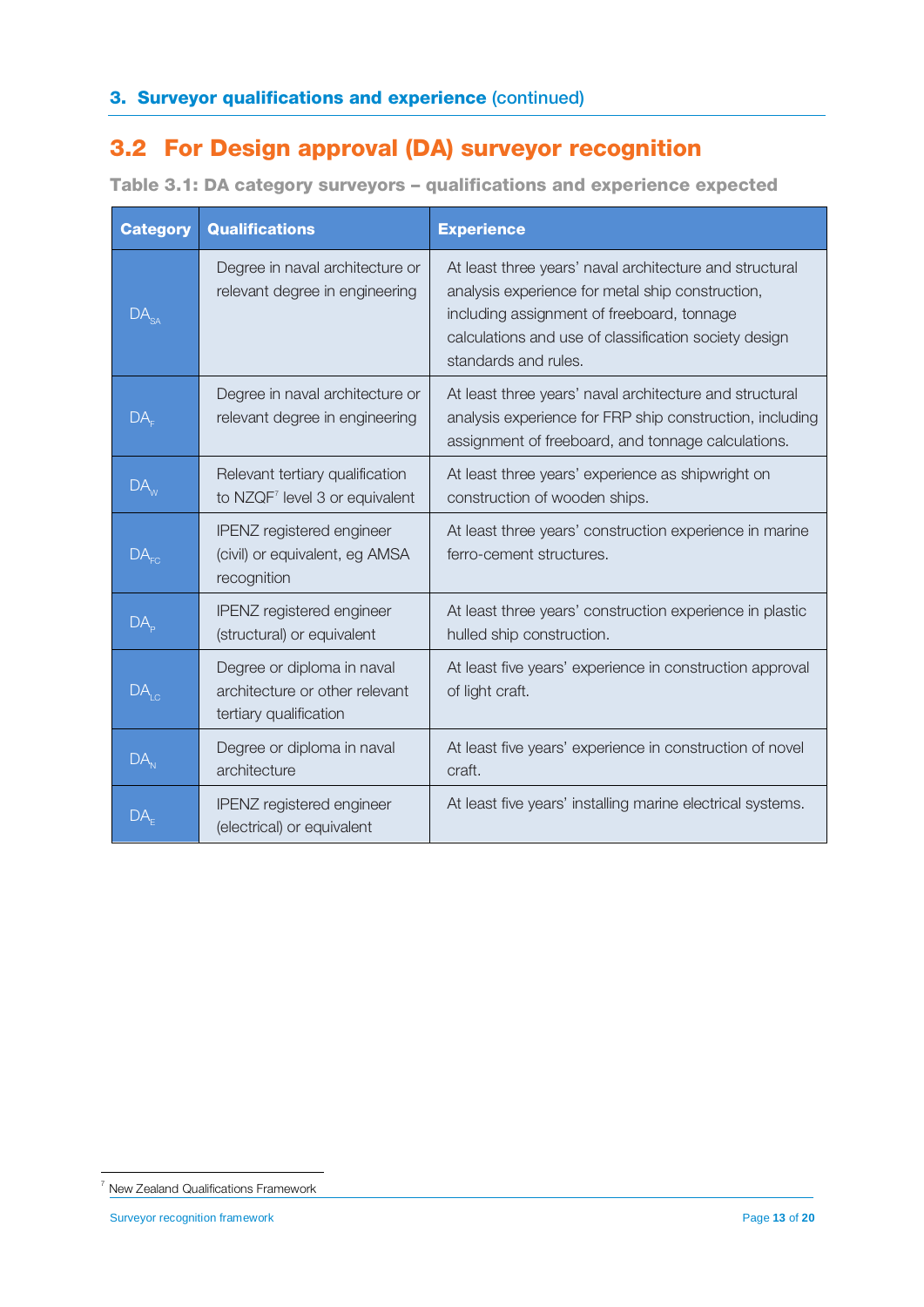#### 3.3 For In-construction and Initial (IC) surveyor recognition

| <b>Category</b>                          | <b>Qualifications</b>                                                       | <b>Experience</b>                                                                                                                                                                                                                                                                                                                                                                                                                                                                                             |
|------------------------------------------|-----------------------------------------------------------------------------|---------------------------------------------------------------------------------------------------------------------------------------------------------------------------------------------------------------------------------------------------------------------------------------------------------------------------------------------------------------------------------------------------------------------------------------------------------------------------------------------------------------|
| IC1                                      | Marine Engineer Class 1                                                     | For steel and aluminium $-$ at least five years as chief<br>engineer on board SOLAS ships and at least one ship<br>surveyed under training; or<br>at least five years as equivalent to P1 surveyor; or<br>at least ten ships surveyed as equivalent to IC2<br>surveyor.<br>For wood or FRP – completed an approved boat<br>builder course (wood or FRP as applicable) and<br>surveyed under training at least one ship in each of<br>the <6 metres, 6 to 15 metres, and 15 to 24 metres<br>length categories. |
| IC2                                      | Marine Engineer Class 1                                                     | At least five years' experience as equivalent to P1 or<br>P2 surveyor.                                                                                                                                                                                                                                                                                                                                                                                                                                        |
|                                          | Relevant tertiary degree or<br>NZQF level 3 qualification or<br>equivalent. | Recognised to a level equivalent to a P1 or P1r<br>surveyor and at least five years' experience as<br>equivalent to at least a P2 surveyor.                                                                                                                                                                                                                                                                                                                                                                   |
| $IC3 -$<br>entry<br>level IC<br>surveyor | Marine Engineer Class 1                                                     | Experience equivalent to at least five years as a P3<br>surveyor.                                                                                                                                                                                                                                                                                                                                                                                                                                             |
|                                          | Relevant NZQF level 3<br>qualification or equivalent                        | Shipwright, journeyman <sup>8</sup> or boat builder with at least<br>five years' experience as P3 surveyor or equivalent,<br>and have surveyed at least 20 boats at P3 level.                                                                                                                                                                                                                                                                                                                                 |

Table 3.2: IC category surveyors – qualifications and experience expected

Notes to Table 3.2:

- 1. To avoid a limitation being placed on the Certificate of Surveyor Recognition, 'IC' surveyors for steel, aluminium or alloy ships should be able to demonstrate that they have successfully completed an acceptable course in welding technology.
- 2. IC surveyors need to be capable of performing heeling tests, swamp tests and calculations, and initial load line surveys.

Journeyman is the term applied to a person entering the surveying profession with only a tertiary degree.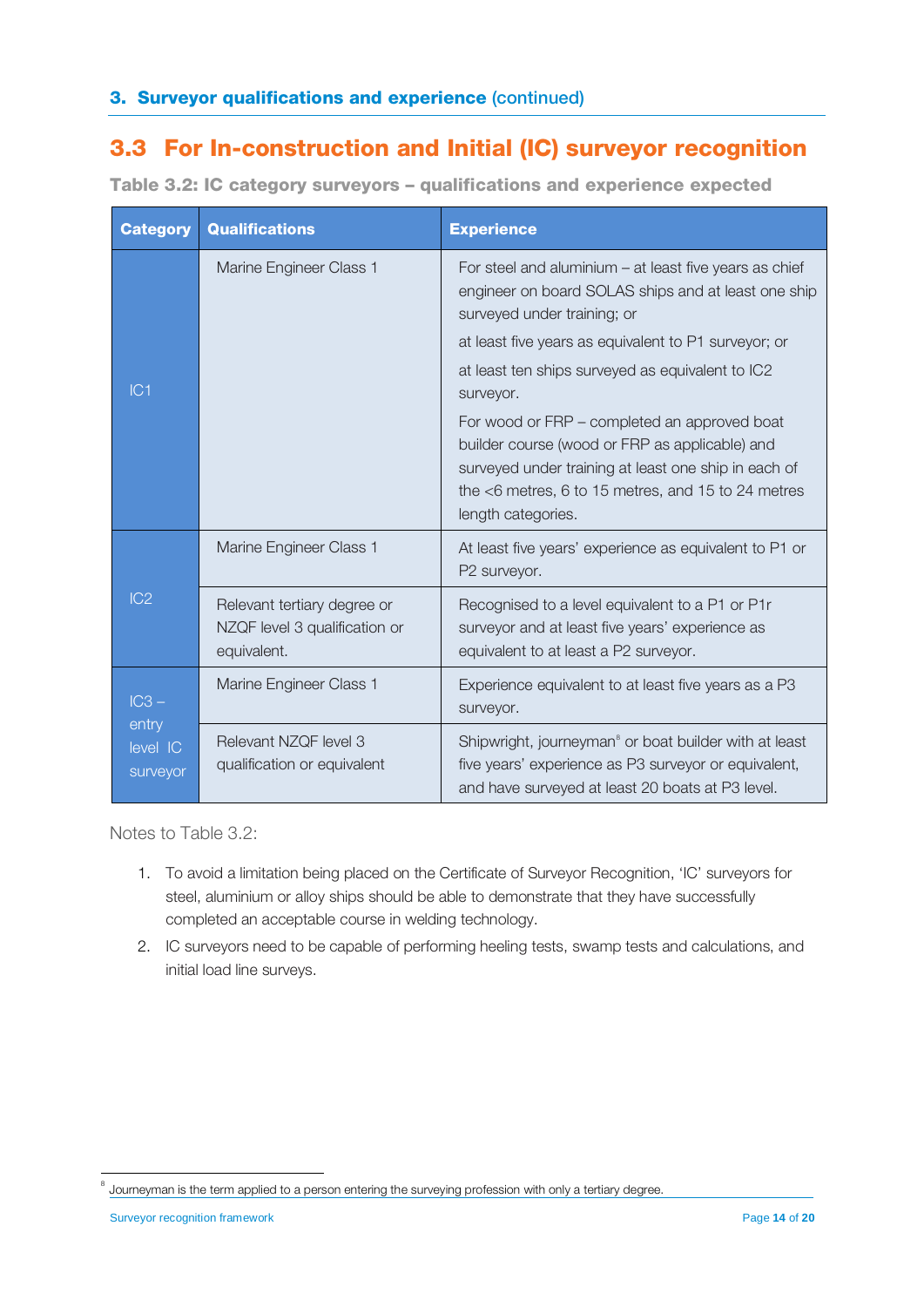#### 3.4 For Periodic (P) surveyor recognition

| <b>Category</b> | <b>Qualifications</b>                                                                                            | <b>Experience</b>                                                                                                                                                                                               |
|-----------------|------------------------------------------------------------------------------------------------------------------|-----------------------------------------------------------------------------------------------------------------------------------------------------------------------------------------------------------------|
| P <sub>1</sub>  | Marine Engineer Class 1                                                                                          | At least five years as chief engineer on board SOLAS<br>ships and at least one year training as a surveyor for P1<br>category ships.                                                                            |
|                 | Other relevant tertiary degree                                                                                   | Journeyman surveyor with at least five years' experience<br>as equivalent to a P2 surveyor.                                                                                                                     |
| P1r             | Marine Engineer Class 2 or<br>holder of other relevant<br>tertiary degree                                        | At least one year's experience as chief engineer, and at<br>least five years as equivalent to a P2 surveyor.                                                                                                    |
| P <sub>2</sub>  | Marine Engineer Class 2 or<br>holder of other relevant<br>tertiary degree                                        | At least one year's experience as chief engineer, and at<br>least five years' experience as equivalent to a P3<br>surveyor.                                                                                     |
| P3              | Marine Engineer Class 1                                                                                          | At least one year's experience as chief engineer, an<br>acceptable surveyor training course, and surveyed<br>under training at least one ship in each of the <15 metre<br>and 15 to 24 metre length categories. |
|                 | Marine Engineer Class 2 or<br><b>First Class Diesel Trawler</b><br>Engineer or other relevant<br>tertiary degree | At least five years' experience as the equivalent of a P4<br>surveyor and at least 20 boats surveyed during that<br>period.                                                                                     |
|                 | <b>Holder of Advanced Trades</b><br>Certificate or NZQF level 3<br>qualification or equivalent.                  | At least five years' experience as the equivalent of a P4<br>surveyor and at least 20 boats surveyed during that<br>period.                                                                                     |

*Continued over*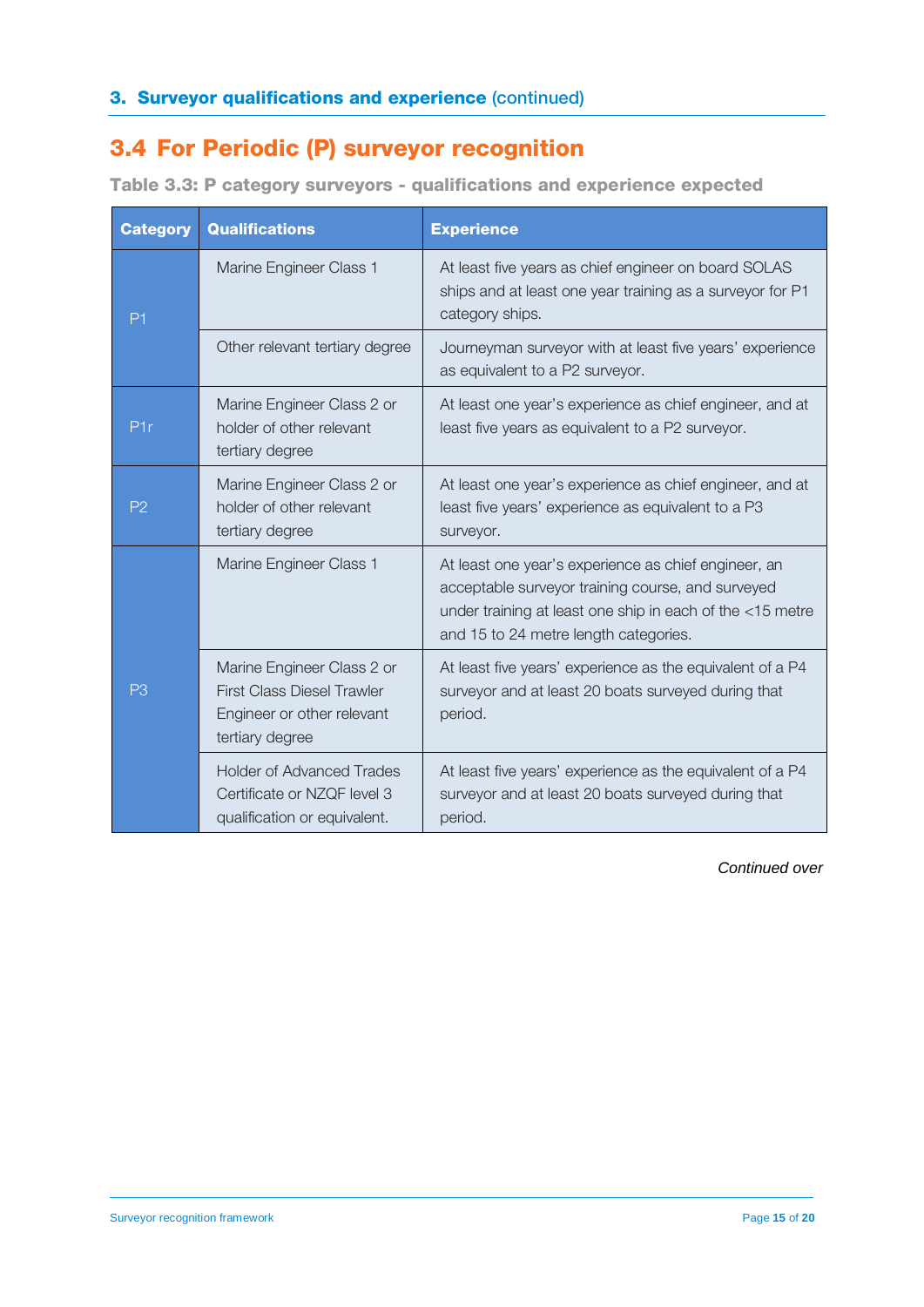#### 3. Surveyor qualifications and experience (continued)

| <b>Category</b>                     | <b>Qualifications</b>                                                                                                      | <b>Experience</b>                                                                                                                                                                                                                                                                                                                          |
|-------------------------------------|----------------------------------------------------------------------------------------------------------------------------|--------------------------------------------------------------------------------------------------------------------------------------------------------------------------------------------------------------------------------------------------------------------------------------------------------------------------------------------|
| P <sub>4</sub>                      | Marine Engineer Class 2 or<br><b>First Class Diesel Trawler</b><br>Engineer or other relevant<br>tertiary degree           | At least five years' experience as equivalent of P5<br>surveyor or acceptable surveyor training course and at<br>least 10 boats surveyed under supervision of a surveyor<br>recognised to equivalent of at least the P4 level.                                                                                                             |
|                                     | <b>Holder of Advanced Trades</b><br>Certificate or NZQF level 3<br>qualification or equivalent                             | At least five years' experience as equivalent of P5<br>surveyor or acceptable surveyor training course and at<br>least 10 boats surveyed under supervision of a surveyor<br>recognised to equivalent of at least the P4 level.                                                                                                             |
| $P5-$<br>entry<br>level<br>surveyor | Marine Engineer Class 2 or<br><b>First Class Diesel Trawler</b><br>Engineer or holder of other<br>relevant tertiary degree | At least two years' experience as trainee surveyor under<br>supervision of a recognised surveyor and a minimum of<br>10 boats surveyed under supervision.                                                                                                                                                                                  |
|                                     | <b>Holder of Advanced Trades</b><br>Certificate or NZQF level 3<br>qualification or equivalent                             | Acceptable surveyor training course and at least 10<br>boats surveyed under supervision of a recognised<br>surveyor or<br>Acceptable surveyor training course and at least five<br>years' experience as shipwright or foreman building<br>boats. Built at least 10 boats during that period, with at<br>least three of them as supervisor. |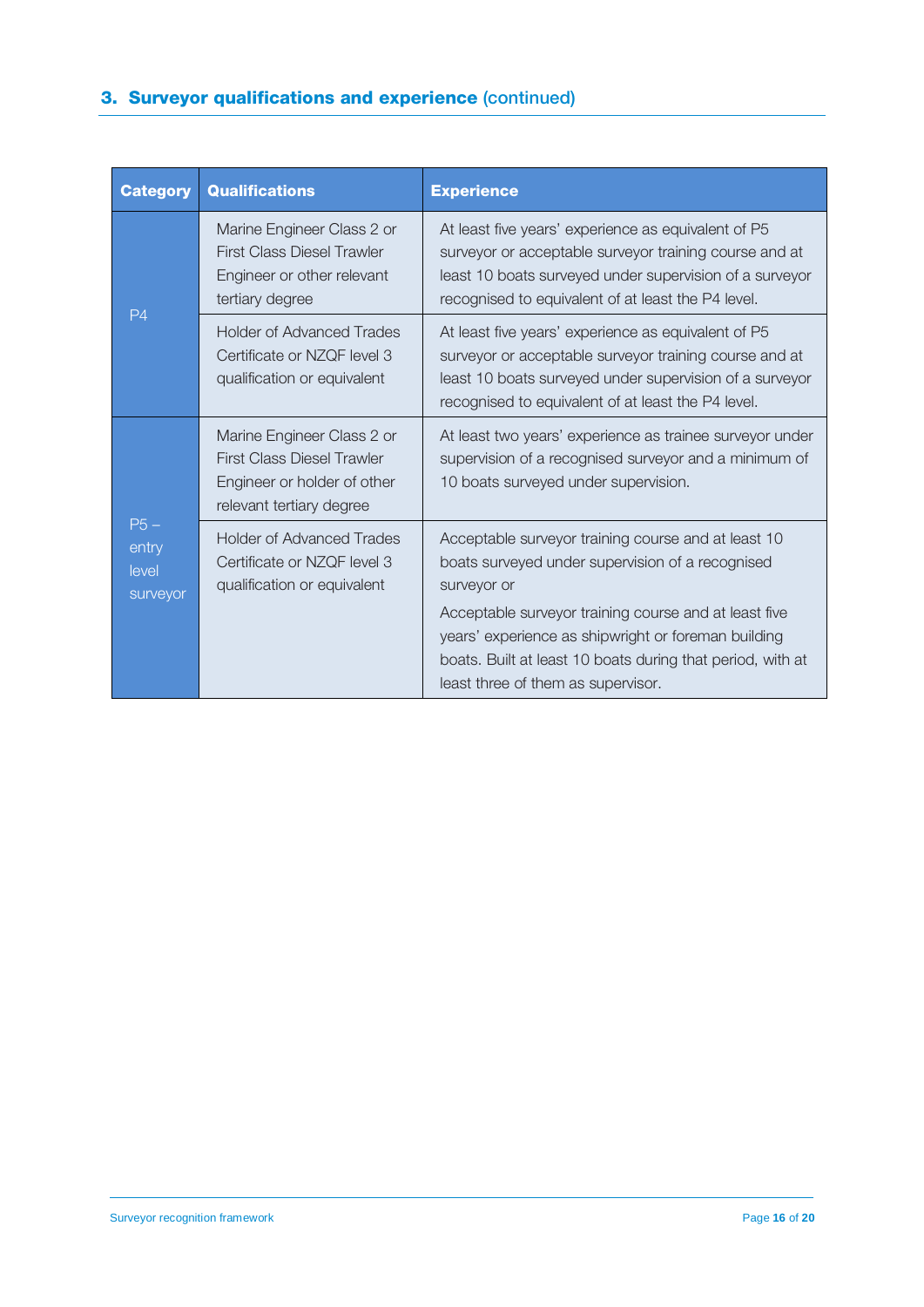#### 3.5 For recognition as specialist surveyors, authorised persons or inspectors

Table 3.4: Specialist, authorised person or inspector – qualifications and experience expected

| <b>Type</b>                                                     | <b>Qualifications</b>                                           | <b>Experience</b>                                                                                                                                                                                                                                                                                                                 |
|-----------------------------------------------------------------|-----------------------------------------------------------------|-----------------------------------------------------------------------------------------------------------------------------------------------------------------------------------------------------------------------------------------------------------------------------------------------------------------------------------|
| Authorised person -<br>recreational diving<br>boats to 6 metres | Skipper qualification relevant to<br>boat and activity          | At least five years' experience as skipper<br>of boats engaged in recreational diving or<br>comparable activities.                                                                                                                                                                                                                |
| Authorised person -<br>fishing boats to 6<br>metres             | Skipper qualification relevant to<br>boat and activity          | At least five years' experience as skipper<br>of boats engaged in relevant commercial<br>fishing activities.                                                                                                                                                                                                                      |
| Authorised person -<br>light craft                              | Master (foreign-going)                                          | At least five years' experience operating a<br>hovercraft commercially.                                                                                                                                                                                                                                                           |
| Surveyor - carriage<br>of livestock                             | Marine Engineer Class 1 or<br>Master (foreign-going)            | At least five years' experience as marine<br>engineer or master mariner.                                                                                                                                                                                                                                                          |
| Surveyor - novel<br>craft                                       | Marine Engineer Class 1 or<br>relevant tertiary qualification   | At least five years' experience in<br>constructing or supervising construction<br>of novel craft.                                                                                                                                                                                                                                 |
| Surveyor - high-<br>speed craft                                 | Marine Engineer Class 1 or<br>relevant tertiary qualification   | At least five years' experience in<br>constructing or supervising construction<br>of high-speed craft.                                                                                                                                                                                                                            |
| Surveyor-<br>MARPOL/IOPP                                        | Class surveyor from a New<br>Zealand recognised<br>organisation | As required by class.                                                                                                                                                                                                                                                                                                             |
| Surveyor - ballast<br>water management                          | Class surveyor from a New<br>Zealand recognised<br>organisation |                                                                                                                                                                                                                                                                                                                                   |
|                                                                 | Marine Engineer Class 1                                         | At least two years in this capacity on<br>board a SOLAS vessel with ballast water<br>on board (or alternative evidence of<br>relevant ballast water management<br>training).<br>Application to be supported by a<br>statement evidencing how each of the<br>competencies 3, 4, 9 and 13 listed in<br>Appendix 1 have been gained. |

*Continued over*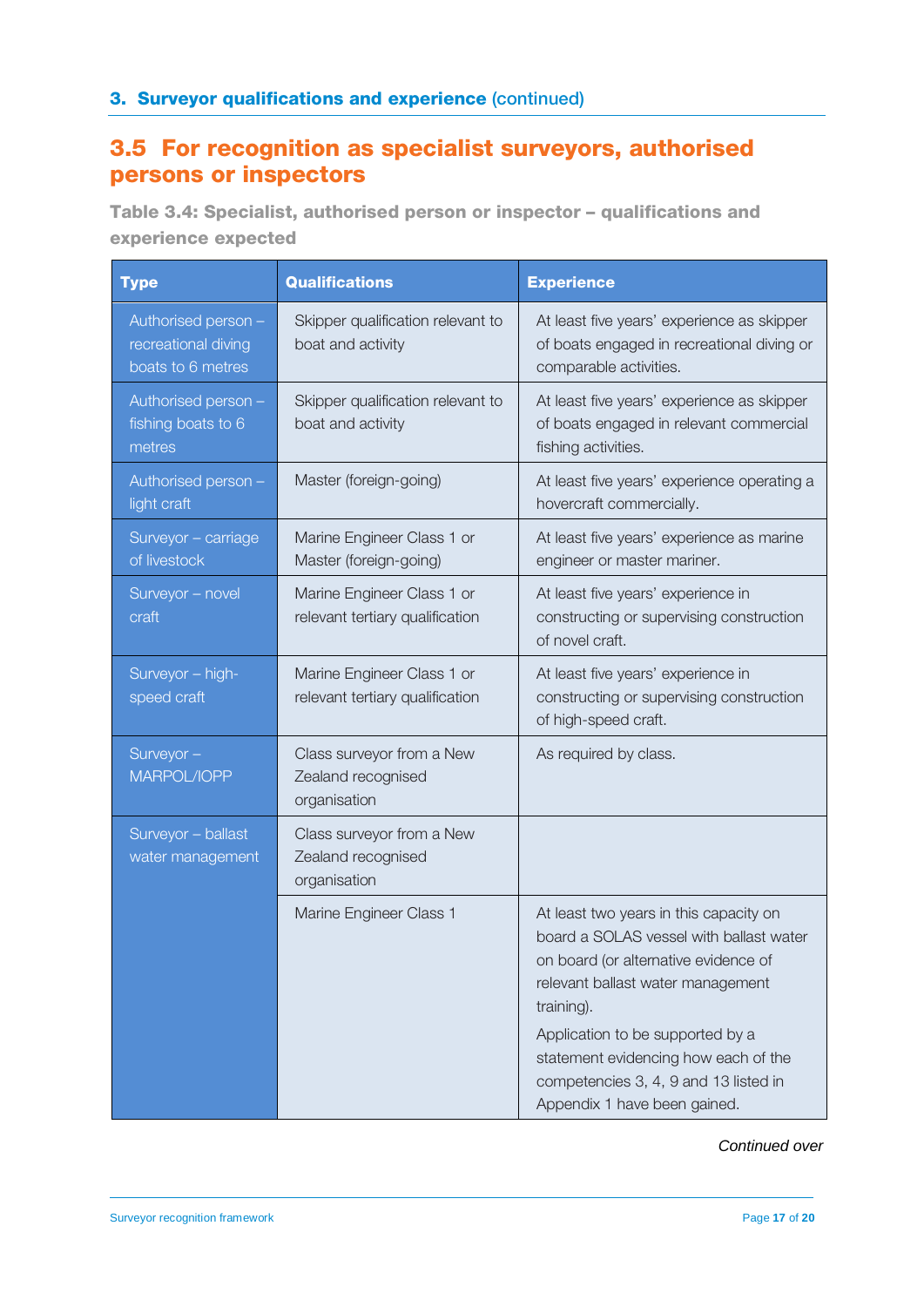#### 3. Surveyor qualifications and experience (continued)

| <b>Type</b>                      | <b>Qualifications</b>                                                            | <b>Experience</b>                                                                                                                                                                                                                                                                                                                   |
|----------------------------------|----------------------------------------------------------------------------------|-------------------------------------------------------------------------------------------------------------------------------------------------------------------------------------------------------------------------------------------------------------------------------------------------------------------------------------|
|                                  | Master or Chief Mate                                                             | At least two years in this capacity on<br>board a SOLAS vessel with ballast water<br>on board (or alternative evidence of<br>relevant ballast water management<br>training).<br>Application to be supported by a<br>statement evidencing how each of the<br>competencies 1, 2 and 4 to 13 listed in<br>Appendix 1 have been gained. |
| Surveyor - electrical<br>systems | IPENZ registered engineer(elec)<br>or NZ-registered electrician or<br>equivalent | At least three years' experience installing<br>electrical systems on ships.                                                                                                                                                                                                                                                         |
| Surveyor - radio<br>equipment    | An operator's or technician's<br>certificate in<br>telecommunications            | At least six months' experience at sea as<br>a radio operator or twelve months'<br>training at an organisation approved by<br>the Director.                                                                                                                                                                                         |
| Radio inspector                  | A radio or telecommunications<br>technician qualification                        | At least two years' experience with HF or<br>VHF radio communication systems, in<br>installation or maintenance and servicing<br>of that equipment.                                                                                                                                                                                 |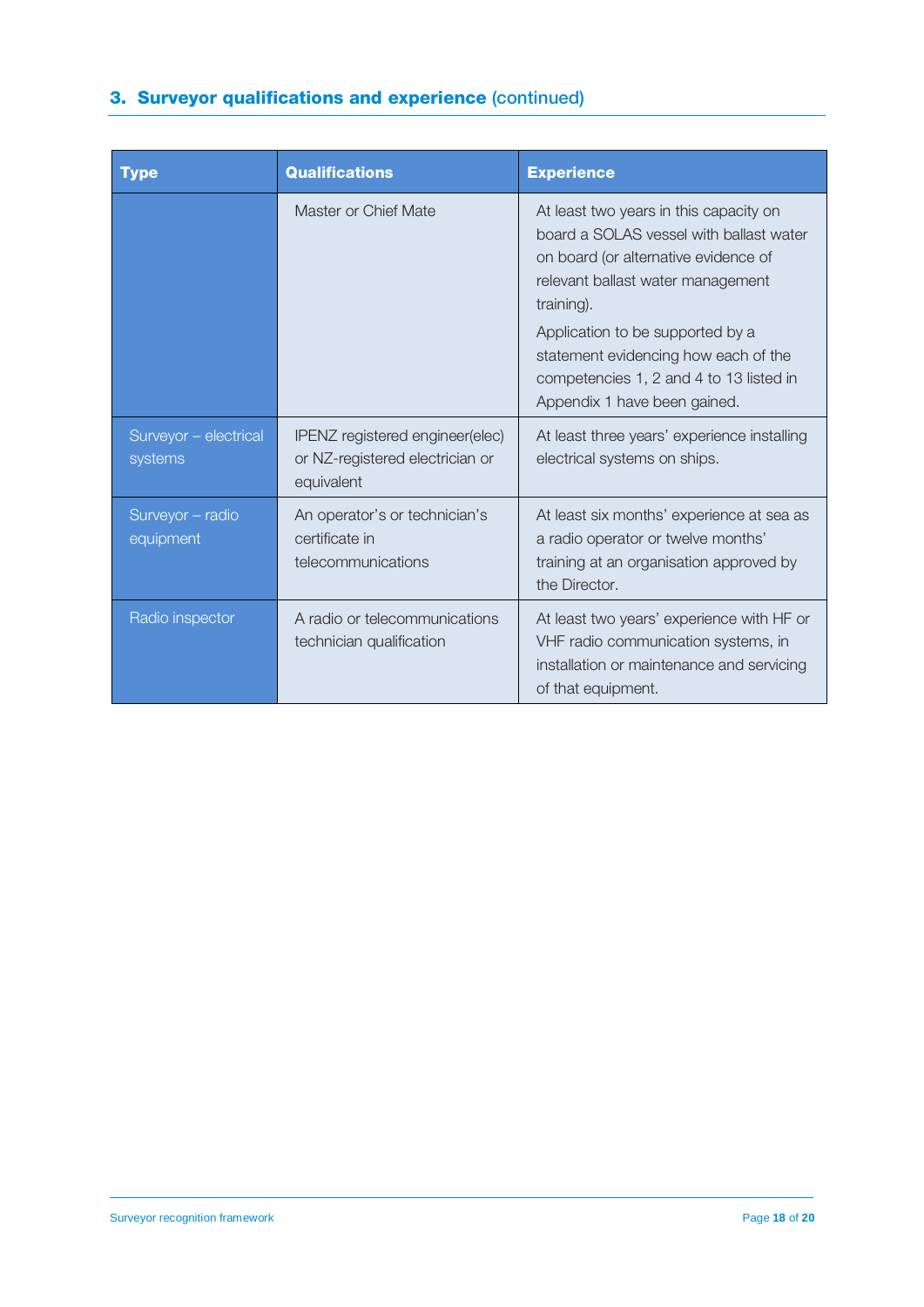#### 3.6 Issuing certificates of recognition

When deciding whether to issue a certificate of recognition, the Director will consider each applicant's qualifications and experience on an individual basis. An applicant's knowledge in all areas relevant to the scope of recognition applied for may be tested through written examinations, oral examinations and practical assessments, as the Director considers appropriate.

When issuing a certificate of recognition, the Director may impose additional conditions on the scope of recognition afforded – ie conditions in addition to the inherent limits of the recognition category.

For example, a condition may be placed on a surveyor's Certificate of Surveyor Recognition for 'IC3 FRP ships' so that it is valid only for ships with less than 1500 kW output of main propulsion power.

Whatever the scope of recognition provided to a surveyor by the Director, the surveyor has an overriding responsibility to ensure that they survey only those aspects of the ship and its equipment that they are competent to survey.